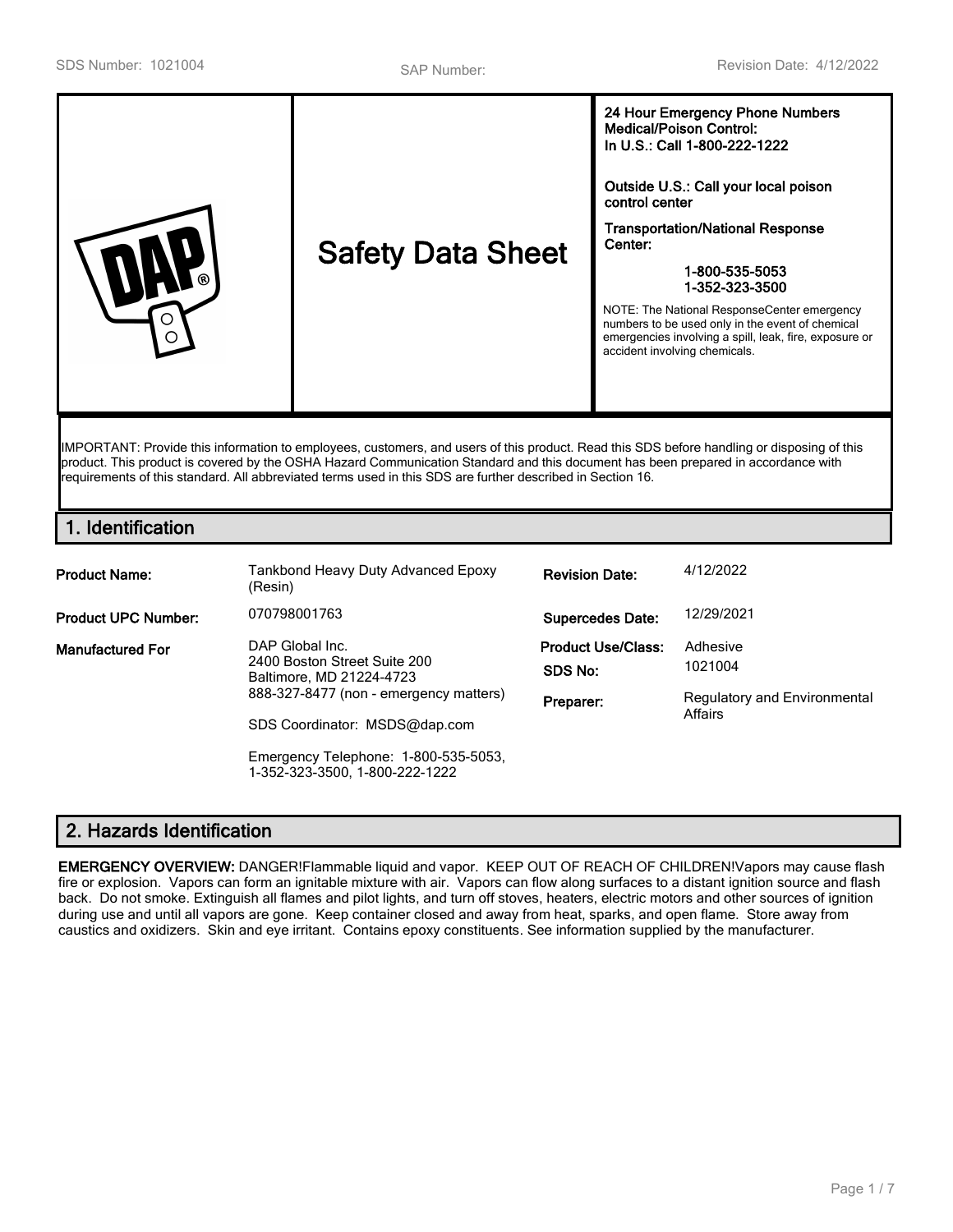# **GHS Classification**

Acute Tox. 4 Inhalation, Carc. 2, Eye Irrit. 2, Flam. Liq. 2, Skin Irrit. 2, Skin Sens. 1, STOT SE 3 RTI

# **Symbol(s) of Product**



### **Signal Word** Danger

### **Possible Hazards**

17% of the mixture consists of ingredients of unknown acute toxicity

### **GHS HAZARD STATEMENTS**

| Flammable Liquid, category 2           | H <sub>225</sub> | Highly flammable liquid and vapour.  |
|----------------------------------------|------------------|--------------------------------------|
| Skin Irritation, category 2            | H315             | Causes skin irritation.              |
| Skin Sensitizer, category 1            | H317             | May cause an allergic skin reaction. |
| Eye Irritation, category 2             | H319             | Causes serious eye irritation.       |
| Acute Toxicity, Inhalation, category 4 | H332             | Harmful if inhaled.                  |
| STOT, single exposure, category 3, RTI | H335             | May cause respiratory irritation.    |
| Carcinogenicity, category 2            | H351             | Suspected of causing cancer.         |

### **GHS LABEL PRECAUTIONARY STATEMENTS**

| P201                                    | Obtain special instructions before use.                                                                                             |
|-----------------------------------------|-------------------------------------------------------------------------------------------------------------------------------------|
| P <sub>210</sub>                        | Keep away from heat, hot surfaces, sparks, open flames and other ignition sources. No<br>smoking.                                   |
| P <sub>261</sub>                        | Avoid breathing dust/fume/gas/mist/vapours/spray.                                                                                   |
| P264                                    | Wash thoroughly after handling.                                                                                                     |
| P271                                    | Use only outdoors or in a well-ventilated area.                                                                                     |
| P272                                    | Contaminated work clothing should not be allowed out of the workplace.                                                              |
| P280                                    | Wear protective gloves/protective clothing/eye protection/face protection.                                                          |
| P <sub>281</sub>                        | Use personal protective equipment as required.                                                                                      |
| P302+P352                               | IF ON SKIN: Wash with plenty of soap and water.                                                                                     |
| P303+P361+P353                          | IF ON SKIN (or hair): Take off immediately all contaminated clothing. Rinse skin with<br>water/shower.                              |
| P304+P340                               | IF INHALED: Remove person to fresh air and keep comfortable for breathing.                                                          |
| P305+P351+P338                          | IF IN EYES: Rinse cautiously with water for several minutes. Remove contact lenses, if<br>present and easy to do. Continue rinsing. |
| P308+P313                               | IF exposed or concerned: Get medical advice/attention.                                                                              |
| P312                                    | Call a POISON CENTER or doctor/physician if you feel unwell.                                                                        |
| P321                                    | Specific treatment (see  on this label).                                                                                            |
| P332+P313                               | If skin irritation occurs: Get medical advice/attention.                                                                            |
| P333+P313                               | If skin irritation or rash occurs: Get medical advice/attention.                                                                    |
| P337+P313                               | If eye irritation persists: Get medical advice/attention.                                                                           |
| P362                                    | Take off contaminated clothing.                                                                                                     |
| P370+P378                               | In case of fire: Use to extinguish.                                                                                                 |
| P403+P233                               | Store in a well-ventilated place. Keep container tightly closed.                                                                    |
| P403+P235                               | Store in a well-ventilated place. Keep cool.                                                                                        |
| P405                                    | Store locked up.                                                                                                                    |
| P <sub>501</sub>                        | Dispose of contents/container.                                                                                                      |
| <b>GHS SDS PRECAUTIONARY STATEMENTS</b> |                                                                                                                                     |
| P240                                    | Ground/bond container and receiving equipment.                                                                                      |
| P241                                    | Use explosion-proof electrical/ventilating/lighting// equipment.                                                                    |
| P242                                    | Use only non-sparking tools.                                                                                                        |
| P243                                    | Take precautionary measures against static discharge.                                                                               |
| P363                                    | Wash contaminated clothing before reuse.                                                                                            |
| $\sim$ $\sim$                           |                                                                                                                                     |

**3. Composition/Information on Ingredients**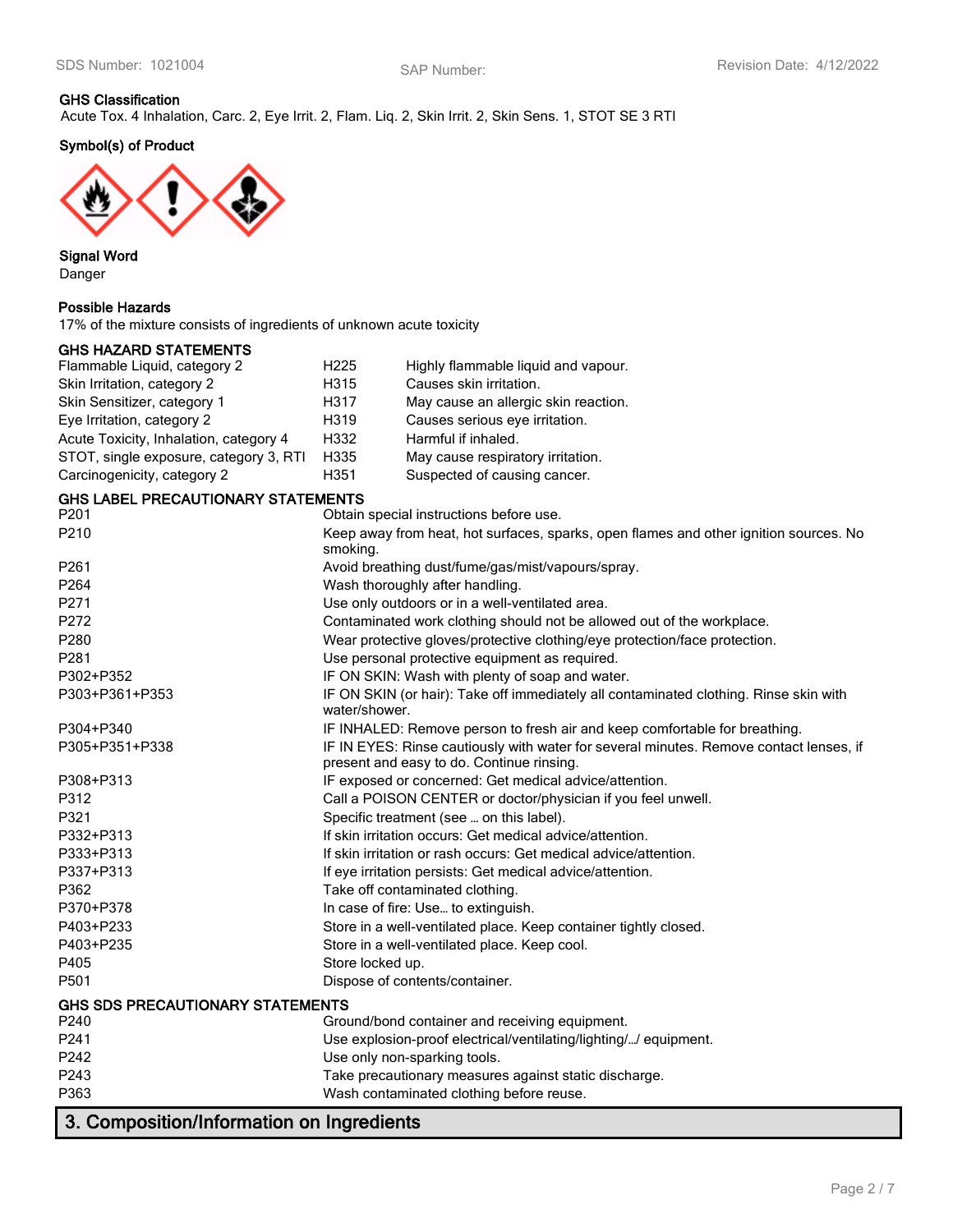| <b>Chemical Name</b>                                            | CAS-No.        | Wt. % GHS Symbols         | <b>GHS Statements</b>    |
|-----------------------------------------------------------------|----------------|---------------------------|--------------------------|
| Methyl methacrylate                                             | $80 - 62 - 6$  | 15-40 GHS02-GHS07         | H225-315-317-319-332-335 |
| 2-Propenoic acid, 2-methyl-, cyclohexyl ester                   | $101 - 43 - 9$ | 1-5 GHS07                 | H315-319-335             |
| N,N-Dimethylaniline                                             | 121-69-7       | 1-5 GHS06-GHS08           | H302-312-330-351         |
| 2-Propanol, 1, 1'-[(4-methylphenyl)imino]bis-                   | 38668-48-3     | 1-5 No Information        | No Information           |
| 2-Propenoic acid, 2-methyl-, 2-hydroxyethyl ester,<br>phosphate | 52628-03-2     | 1-5 No Information        | No Information           |
| Hexadecanoic acid, hexadecyl ester                              | 540-10-3       | 1-5 No Information        | No Information           |
| Methacrylic acid                                                | 79-41-4        | 1-5 GHS05-GHS06-<br>GHS07 | H302-311-314-335         |

The text for GHS Hazard Statements shown above (if any) is given in the "Other information" Section.

### **4. First-aid Measures**

**FIRST AID - INHALATION:** If you experience difficulty in breathing, leave the area to obtain fresh air. If continued difficulty is experienced, get medical attention immediately.

**FIRST AID - SKIN CONTACT:** In case of contact, wash skin immediately with soap and water.

**FIRST AID - EYE CONTACT:** In the case of contact with eyes, rinse immediately with plenty of water and seek medical advice.

**FIRST AID - INGESTION:** If swallowed do not induce vomiting. Seek immediate medical attention.

### **5. Fire-fighting Measures**

**UNUSUAL FIRE AND EXPLOSION HAZARDS:** Eliminate sources of ignition: heat, electrical equipment, sparks and flames. Vapors can form an ignitable mixture with air. Vapors can flow along surfaces to a distant ignition source and flash back. Vapors may form explosive mixtures with air. Containers may explode if exposed to extreme heat. Empty containers retain product residue (liquid and/or vapor). Vapor can ignite potentially causing an explosion.

**SPECIAL FIREFIGHTING PROCEDURES:** Wear self-contained breathing apparatus pressure-demand (NIOSH approved or equivalent) and full protective gear. Use water spray to cool exposed surfaces.

**EXTINGUISHING MEDIA:** Alcohol Foam, Carbon Dioxide, Dry Chemical, Foam, Water Spray or Fog

### **6. Accidental Release Measures**

#### **ENVIRONMENTAL MEASURES:** No Information

**STEPS TO BE TAKEN IF MATERIAL IS RELEASED OR SPILLED:** NOTE: Review fire hazards before proceeding with clean up. Immediately eliminate sources of ignition. Keep people away from and upwind of spill/leak. Dike to prevent entering any sewer or waterway. Soak up with inert absorbent material and dispose of as hazardous waste. Use personal protective equipment as necessary. Read all product instructions before using. Personal protective equipment should include impervious gloves, protective eye wear, and suitable work clothes. Use absorbent material or scrape up dried material and place in container. Never discard in a liquid state. Dispose of material in accordance with all federal, state and local regulations.

## **7. Handling and Storage**

**HANDLING:** KEEP OUT OF REACH OF CHILDREN!DO NOT TAKE INTERNALLY. Remove all sources of ignition. Keep away from open flames, hot surfaces and sources of ignition. Provide adequate ventilation. Avoid heat, sparks and open flames. Wear appropriate personal protection. Avoid contact with eyes, skin and clothing. Empty containers retain product residue (liquid and/or vapor). Vapor can ignite potentially causing an explosion. Do not use in areas where static sparks may be generated.

**STORAGE:** Store away from sources of ignition and heat. Do not store at temperatures above 120 °F (49 °C). Store containers away from excessive heat and freezing. Store away from caustics and oxidizers. Keep containers tightly closed.

# **8. Exposure Controls/Personal Protection**

| Ingredients with Occupational Exposure Limits<br><b>Chemical Name</b> | <b>ACGIH TLV-TWA</b>         | <b>ACGIH-TLV STEL</b>          | <b>OSHA PEL-TWA</b>                           | <b>OSHA PEL-CEILING</b> |
|-----------------------------------------------------------------------|------------------------------|--------------------------------|-----------------------------------------------|-------------------------|
| Methyl methacrylate                                                   | 50 ppm TWA                   | 100 ppm STEL                   | 100 ppm TWA, 410 N.E.<br>mg/m3 TWA            |                         |
| 2-Propenoic acid, 2-methyl-, cyclohexyl<br>ester                      | N.E.                         | N.E.                           | N.E.                                          | N.E.                    |
| N,N-Dimethylaniline                                                   | 5 ppm TWA<br>Dimethylaniline | 10 ppm STEL<br>Dimethylaniline | 5 ppm TWA<br>Dimethylaniline, 25<br>mg/m3 TWA | N.E.                    |

Dimethylaniline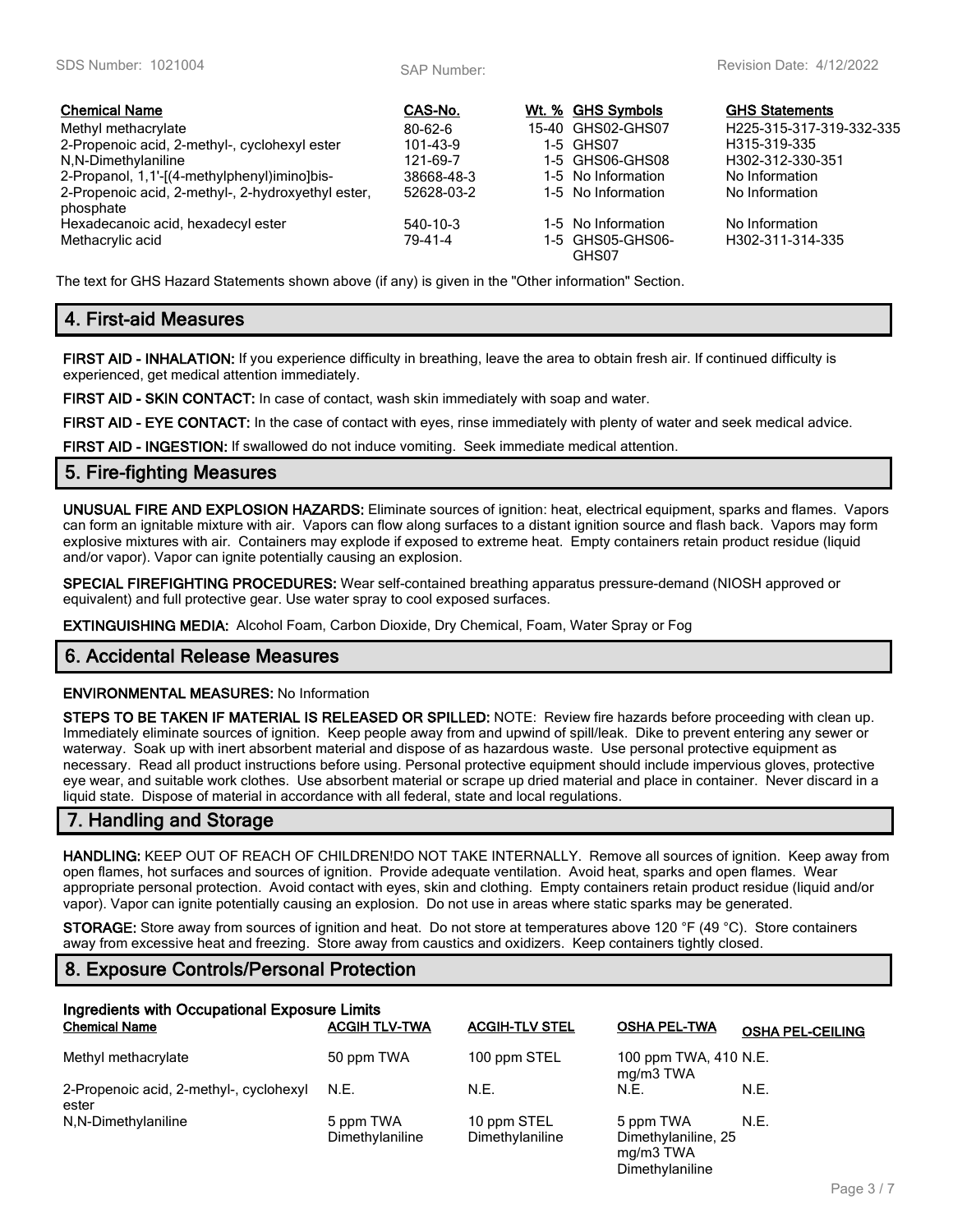| SDS Number: 1021004                                              |                    | <b>SAP Number:</b> |              | <b>Revision Date: 4/12/2022</b> |  |
|------------------------------------------------------------------|--------------------|--------------------|--------------|---------------------------------|--|
| 2-Propanol, 1, 1'-[(4-methylphenyl)imino] N.E.<br>bis-           |                    | N.E.               | N.E.         | N.E.                            |  |
| 2-Propenoic acid, 2-methyl-, 2-<br>hydroxyethyl ester, phosphate | N.E.               | N.E.               | N.F.         | N.E.                            |  |
| Hexadecanoic acid, hexadecyl ester<br>Methacrylic acid           | N.E.<br>20 ppm TWA | N.E.<br>N.E.       | N.E.<br>N.E. | N.E.<br>N.E.                    |  |

**Further Advice: MEL = Maximum Exposure Limit OES = Occupational Exposure Standard SUP = Supplier's Recommendation Sk = Skin Sensitizer N.E. = Not Established**

#### **Personal Protection**

**RESPIRATORY PROTECTION:** No personal respiratory protective equipment normally required. In case of insufficient ventilation, wear suitable respiratory equipment. A respiratory protection program that meets the OSHA 1910.134 and ANSI Z88.2 requirements must be followed whenever workplace conditions warrant a respirator's use.



SKIN PROTECTION: Impervious gloves. Wear nitrile, neoprene, or natural rubber gloves.



**EYE PROTECTION:** Goggles or safety glasses with side shields.



**OTHER PROTECTIVE EQUIPMENT:** Impervious clothing.



**HYGIENIC PRACTICES:** Wash thoroughly after handling. Avoid contact with eyes, skin, and clothing. Do not ingest or inhale. Do not expose container to heat or flame. Contaminated clothing should be changed and washed before reuse. Eating, drinking and smoking in immediate work area should be prohibited.

# **9. Physical and Chemical Properties**

| Appearance:<br>Odor:<br>Density, g/cm3:<br>Freeze Point, °C:<br><b>Solubility in Water:</b><br>Decomposition Temperature, °C:<br>Boiling Range, °C:<br>Minimum Flash Point, °C:<br><b>Evaporation Rate:</b> | Grav<br>Not Established<br>$1.12 - 1.12$<br>Not Established<br>Not Established<br>Not Established<br>$100 - 100$<br>15<br>Slower Than n-Butyl Acetate<br>Heavier Than Air | <b>Physical State:</b><br><b>Odor Threshold:</b><br>DH:<br>Viscosity (mPa.s):<br>Partition Coeff., n-octanol/water:<br><b>Explosive Limits, %:</b><br>Auto-Ignition Temperature, °C<br>Vapor Pressure, mmHg:<br>Flash Method:<br><b>Flammability, NFPA:</b> | Paste<br>Not Established<br>Not Applicable<br>Not Established<br>Not Established<br>$1 - 8.8$<br>Not Established<br>Not Established<br>Seta Closed Cup<br>Flammable Liquid |
|-------------------------------------------------------------------------------------------------------------------------------------------------------------------------------------------------------------|---------------------------------------------------------------------------------------------------------------------------------------------------------------------------|-------------------------------------------------------------------------------------------------------------------------------------------------------------------------------------------------------------------------------------------------------------|----------------------------------------------------------------------------------------------------------------------------------------------------------------------------|
| <b>Vapor Density:</b><br><b>Combustible Dust:</b>                                                                                                                                                           | Does not support combustion                                                                                                                                               |                                                                                                                                                                                                                                                             | Class IB                                                                                                                                                                   |

(See "Other information" Section for abbreviation legend) (If product is an aerosol, the flash point stated above is that of the propellant.)

### **10. Stability and Reactivity**

**STABILITY:** Stable under normal conditions.

**CONDITIONS TO AVOID:** Excessive heat and freezing. Keep away from open flames, hot surfaces and sources of ignition. Keep away from oxidizing agents, strongly alkaline and strongly acid materials in order to avoid exothermic reactions. Do not smoke.

**INCOMPATIBILITY:** Open flames, hot surfaces and sources of ignition. Keep away from strong oxidizing agents, heat and open flames. None under normal processing.

**HAZARDOUS DECOMPOSITION PRODUCTS:** To avoid thermal decomposition, do not overheat.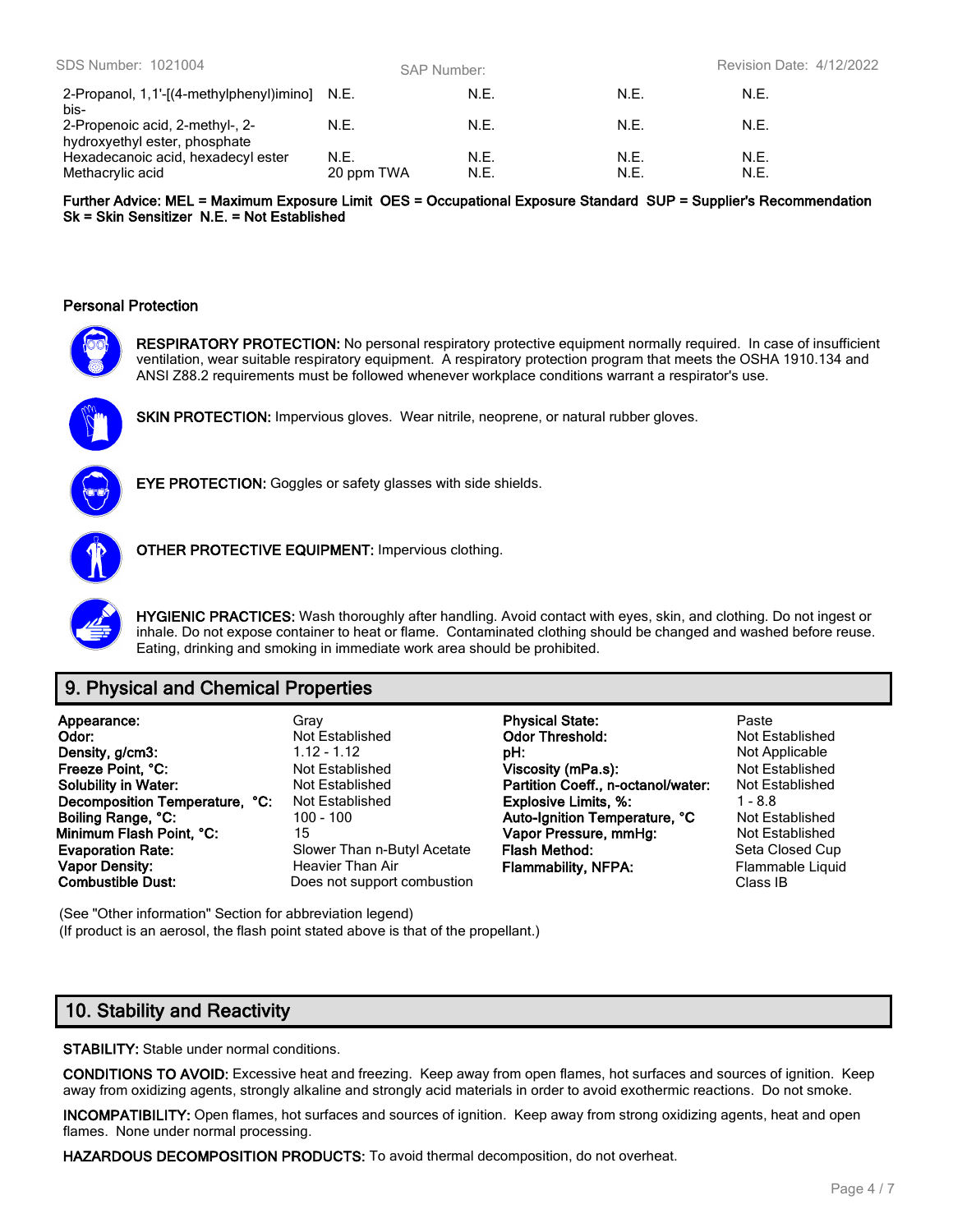### **11. Toxicological Information**

**EFFECT OF OVEREXPOSURE - INHALATION:** Inhalation may cause irritation to the respiratory tract (nose, mouth, mucous membranes).

**EFFECT OF OVEREXPOSURE - SKIN CONTACT:** Immediate bonding of skin may result upon contact.

**EFFECT OF OVEREXPOSURE - EYE CONTACT:** Causes severe eye irritation.

**EFFECT OF OVEREXPOSURE - INGESTION:** Harmful if swallowed.

**CARCINOGENICITY:** No Information

**EFFECT OF OVEREXPOSURE - CHRONIC HAZARDS:** Chronic exposure may cause dermatitis. Constituents of this product include crystalline silica which ,if inhalable, may cause silicosis, a form of progressive pulmonary fibrosis. Inhalable crystalline silica is listed by IARC as a group I carcinogen (lung) based on sufficient evidence in occupationally exposed humans and sufficient evidence in animals. Crystalline silica is also listed by the NTP as a known human carcinogen. Constituents may also contain asbestiform or non-asbestiform tremolite or other silicates as impurities, and above de minimus exposure to these impurities in inhalable form may be carcinogenic or cause other serious lung problems.

**PRIMARY ROUTE(S) OF ENTRY:** Skin Contact, Inhalation

#### **Acute Toxicity Values**

**The acute effects of this product have not been tested. Data on individual components are tabulated below**

| CAS-No.<br>80-62-6 | <b>Chemical Name</b><br>Methyl methacrylate                     | Oral LD50<br>9400 mg/kg Rat | Dermal LD50<br>6550 mg/kg Rabbit | Vapor LC50<br>29.8 mg/L Rat |
|--------------------|-----------------------------------------------------------------|-----------------------------|----------------------------------|-----------------------------|
| 101-43-9           | 2-Propenoic acid, 2-methyl-, cyclohexyl ester                   | N.I.                        | >2000 mg/kg Rat                  | N.I.                        |
| 121-69-7           | N,N-Dimethylaniline                                             | 951 mg/kg Rat               | 1770 mg/kg Rabbit                | >0.5 - <5.0 mg/L Rat        |
| 38668-48-3         | 2-Propanol, 1, 1'-[(4-methylphenyl)imino]bis-                   | N.I.                        | >2000 mg/kg Rat                  | N.I.                        |
| 52628-03-2         | 2-Propenoic acid, 2-methyl-, 2-hydroxyethyl<br>ester, phosphate | N.I.                        | N.I.                             | N.I.                        |
| 540-10-3           | Hexadecanoic acid, hexadecyl ester                              | N.I.                        | N.I.                             | N.I.                        |
| 79-41-4            | Methacrylic acid                                                | 1060 mg/kg Rat              | 500 - 1000 mg/kg<br>Rabbit       | N.I.                        |

N.I. = No Information

# **12. Ecological Information**

**ECOLOGICAL INFORMATION:** Ecological injuries are not known or expected under normal use.

### **13. Disposal Information**

**DISPOSAL INFORMATION:** Residues and spilled material are hazardous waste due to ignitability. Dispose of material in accordance with all federal, state and local regulations. State and Local regulations/restrictions are complex and may differ from Federal regulations. Responsibility for proper waste disposal is with the owner of the waste. Do not flush into surface water or sanitary sewer system. Do not empty into drains. Do not re-use empty containers. The container for this product can present explosion or fire hazards, even when emptied. To avoid risk of injury, do not cut, puncture, or weld on or near this container.

**STEPS TO BE TAKEN IF MATERIAL IS RELEASED OR SPILLED:** NOTE: Review fire hazards before proceeding with clean up. Immediately eliminate sources of ignition. Keep people away from and upwind of spill/leak. Dike to prevent entering any sewer or waterway. Soak up with inert absorbent material and dispose of as hazardous waste. Use personal protective equipment as necessary. Read all product instructions before using. Personal protective equipment should include impervious gloves, protective eye wear, and suitable work clothes. Use absorbent material or scrape up dried material and place in container. Never discard in a liquid state. Dispose of material in accordance with all federal, state and local regulations.

# **14. Transport Information**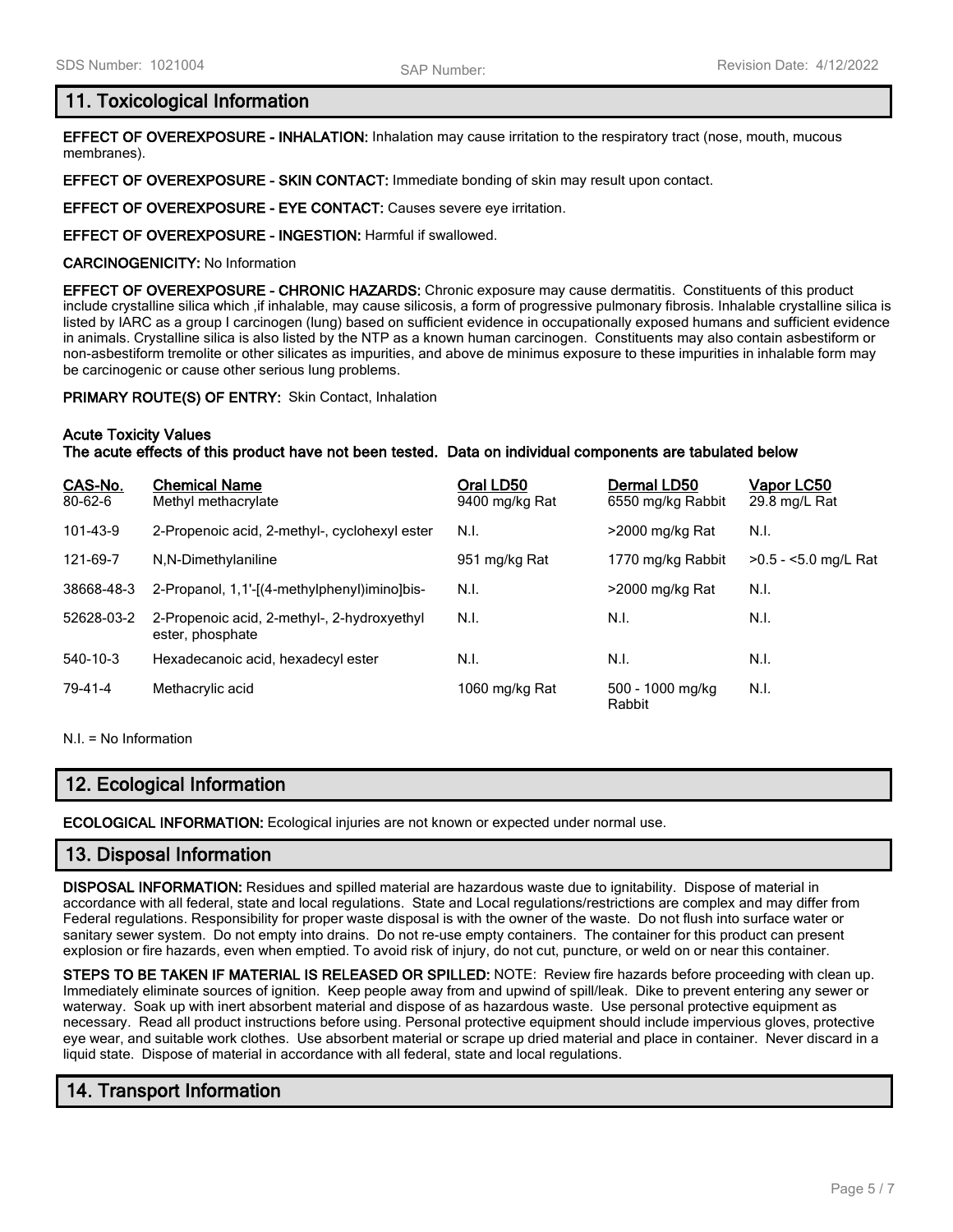| DOT UN/NA Number:                | UN1133                                   |
|----------------------------------|------------------------------------------|
| <b>DOT Proper Shipping Name:</b> | Adhesives, containing a flammable liquid |
| DOT Technical Name:              | N.A.                                     |
| DOT Hazard Class:                | 3 Flammable liquid                       |
| Hazard SubClass:                 | N.A.                                     |
| Packing Group:                   | Ш                                        |

## **15. Regulatory Information**

# **U.S. Federal Regulations:**

### **CERCLA - SARA Hazard Category**

This product has been reviewed according to the EPA 'Hazard Categories' promulgated under Sections 311 and 312 of the Superfund Amendment and Reauthorization Act of 1986 (SARA Title III) and is considered, under applicable definitions, to meet the following categories:

Flammable (gases, aerosols, liquids, or solids), Carcinogenicity, Acute Toxicity (any route of exposure), Skin Corrosion or Irritation, Respiratory or Skin Sensitization, Serious eye damage or eye irritation, Specific target organ toxicity (single or repeated exposure)

#### **SARA SECTION 313:**

This product contains the following substances subject to the reporting requirements of Section 313 of Title III of the Superfund Amendment and Reauthorization Act of 1986 and 40 CFR part 372:

| <b>Chemical Name</b> | CAS-No.       |
|----------------------|---------------|
| Methyl methacrylate  | $80 - 62 - 6$ |
| N, N-Dimethylaniline | 121-69-7      |

#### **TOXIC SUBSTANCES CONTROL ACT:**

All ingredients in this product are either on TSCA inventory list, or otherwise exempt. This product contains the following chemical substances subject to the reporting requirements of TSCA 12(B) if exported from the United States:

No TSCA 12(b) components exist in this product.

### **16. Other Information**

| <b>Revision Date:</b>                          | 4/11/2022            |                                                                                        | <b>Supersedes Date: 12/29/2021</b>                                     |
|------------------------------------------------|----------------------|----------------------------------------------------------------------------------------|------------------------------------------------------------------------|
| Reason for revision:                           |                      | Substance and/or Product Properties Changed in Section(s):<br>01 - Product Information |                                                                        |
| Datasheet produced by:<br><b>HMIS Ratings:</b> |                      | <b>Regulatory Department</b>                                                           |                                                                        |
| Health:                                        | <b>Flammability:</b> | Reactivity:                                                                            | <b>Personal Protection:</b>                                            |
| $2^*$                                          | 3                    |                                                                                        | X                                                                      |
|                                                |                      |                                                                                        | VOC Less Water Less Exempt Solvent, g/L: 0.4                           |
|                                                |                      |                                                                                        | VOC Material, g/L: 0                                                   |
|                                                |                      |                                                                                        | VOC as Defined by California Consumer Product Regulation, Wt/Wt%: 0.00 |

**VOC Actual, Wt/Wt%:** 0.0

#### **Text for GHS Hazard Statements shown in Section 3 describing each ingredient:**

- H225 Highly flammable liquid and vapour.
- H302 Harmful if swallowed.
- H311 Toxic in contact with skin.
- H312 Harmful in contact with skin.
- H314 Causes severe skin burns and eye damage.